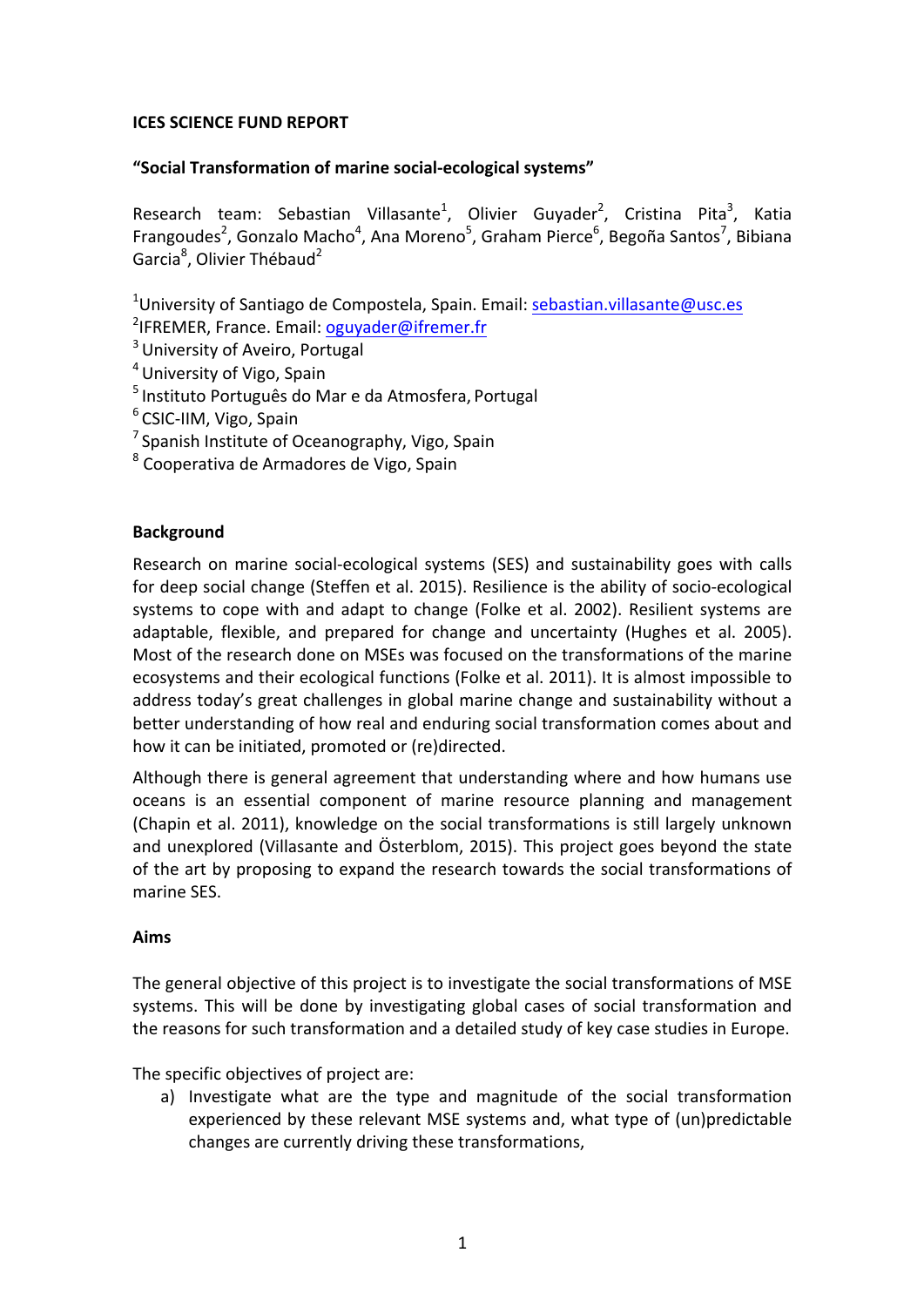b) Reconstruct social transformations to investigate how natural capital, institutions and the fishers' organizations responded to ecological, economic and institutional drivers and changes during the last decade.

In order to address each of these objectives, we used two methodological approaches. First, we have developed a systematic literature review to collect all available information about social transformations.

This report presents main preliminary findings achieved during the development of the tasks proposed in the project. The work will continue with further refinement of these results and description of social transformations during the year 2017.

# **Methods applied**

# *Literature review*

To date there has been no systematic review of the social transformation of marine SES globally. Such a review serves as a decision-making framework for determining which critical factors may have greater impacts in achieving integrated understanding of marine ecosystems from an interdisciplinary perspective. The literature review included peer-reviewed literature to identify studies documenting the large social transformations and key factors explaining them. This analysis will enable us to know the previous and current status of the marine SES after the occurrence of the large social transformation as well as to develop the content of the questionnaire for the expert consultation.

Systematic reviews are standardised guidelines for the search and reviews of scientific studies and for the recording of the results that is guided by explicitly structured research techniques. This approach was followed here to investigate whether or not social adaptation, changes and transformations have been addressed by the scientific community. The systematic review has been also done to identify what are the key drivers and impacts which are documented and usually lead to social transformations in the marine arena. The process of sourcing and selection of studies for detailed review is summarised in Figure 1.

We searched for scientific papers published between 1950-2015 period in the Web of Scopus, by using the following criteria: "resilience", OR "shift", OR "change", OR "transform", OR "adapt", OR "transition", AND "marine", OR fisheries", AND "social". No geographical boundaries were stated in the selection criteria as preliminary test. Searches included all articles published until our cut-off date of 31 December 2015. These articles were then filtered at three different stages of detail, each filter excluding studies which are not related to the key words used in the search. A total of 456 articles were sourced from peer-reviewed literature and as a consequence of the filters and selection criteria employed and described above, 122 articles were reviewed fully in detail.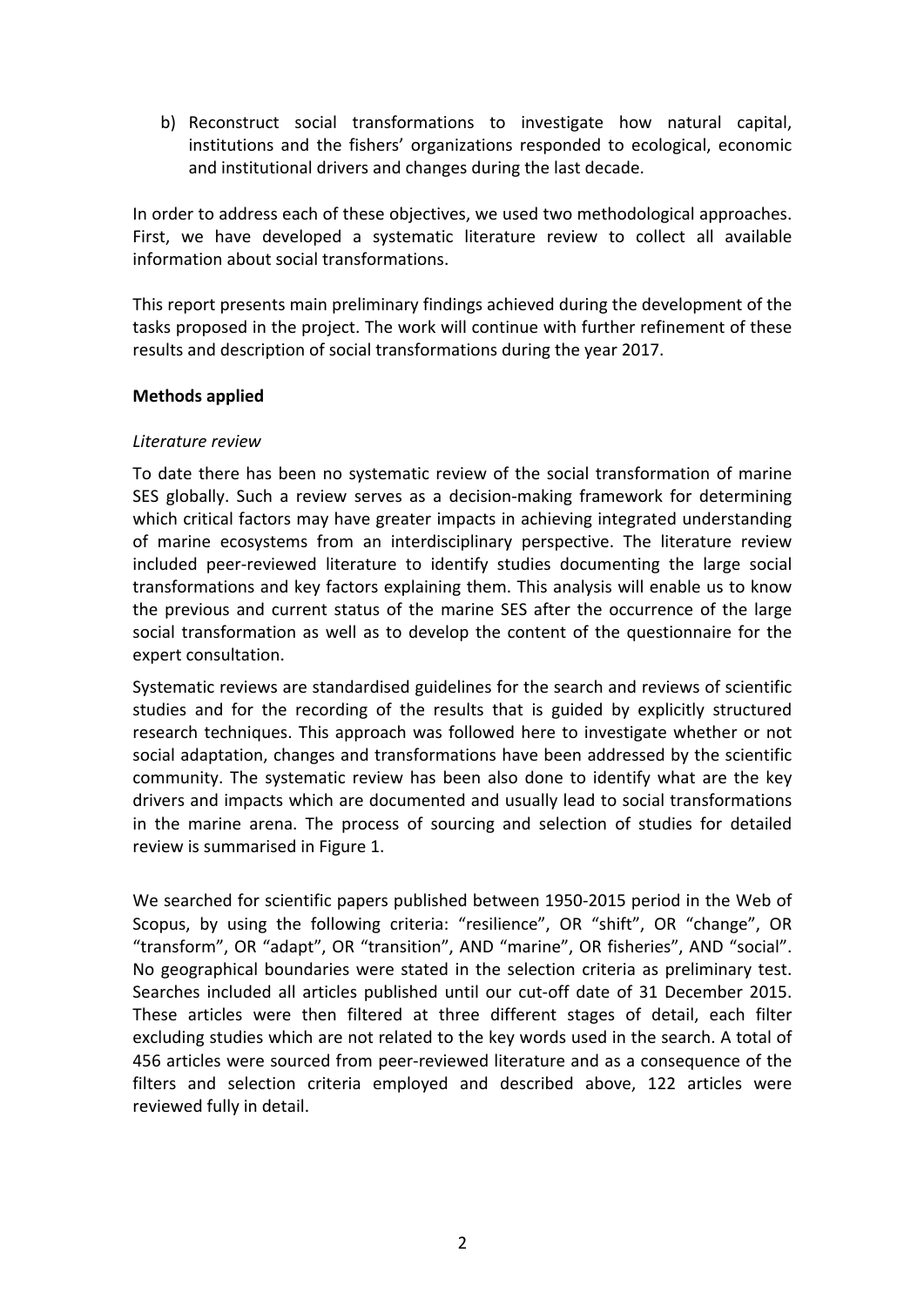# **Figure 1.** Schematic representation of the systematic literature review

Literature search = total number of articles sourced using keywords such "resilience, shift, change, transform, adapt, transition", AND "marine, fisheries", AND social". No geographical boundaries (1950-2015) - Scopus Web (Total articles 456)



Of these, 60 articles were used for data extraction and 56 were finally included in the analysis which explicitly addressed the topic of social transformation. We found a considerable asymmetry in the number of studies available for the fisheries sector. The findings were also grouped according whether or not the studies effectively addressed the topic of social changes or transformations in each reviewed paper.

Before starting the data collection, we carried out a 'calibration' exercise to attain a uniform data collection procedure among co-authors. This consisted of reviewing a randomly selected publication that had been previously identified for quantitative synthesis. Each co-author assessed this publication individually and subsequently the results were compared against each other. The outcome of the exercise resulted in our template for the data collection process.

### *Social Transformation Database*

We constructed a database with detailed information about the different human dimensions of the oceans and their drivers that have been documented. The database will provide a high-quality, descriptive, open-source information resource for students, lecturers, ecosystem managers and researchers.

The database provides the basis for future inclusions of case studies in order to create a repository of knowledge on this topic. We have extracted from the literature review key information on 20 the most common variables that helped to evaluate whether social transformations could be applied to marine SES (Table 1). Data variables included name of the authors; year of publication; objectives and key words of the papers; scale of the study; type of social transformation; economic sectors affected;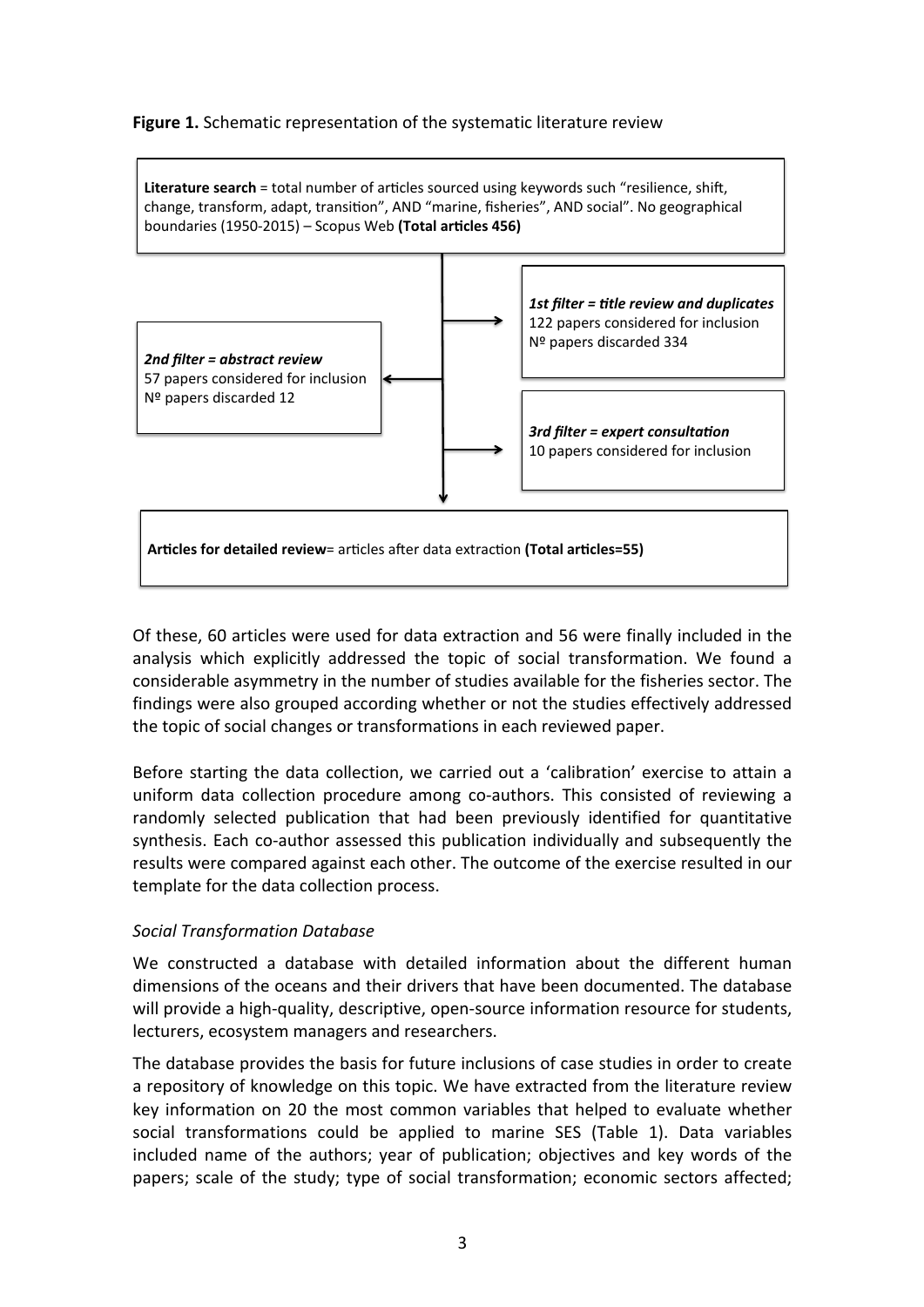synergies and trade-offs identified; links between habitats, CES, and human wellbeing; countries of case studies; drivers of change affecting ecosystems and their CES; among others.

| <b>Field ID</b>                 | <b>Description</b>                                                  |
|---------------------------------|---------------------------------------------------------------------|
| 1. Authors                      | Name of article authors                                             |
| 2. Year                         | Year of publication                                                 |
| 3. Key-words                    | Selected key words of the paper                                     |
| 4. Objectives                   | Specify the objectives as in the paper                              |
| 5. Discipline authors           | The main discipline of each author of the paper (e.g., ecology I    |
|                                 | biology I economics I other (specify)                               |
| 6. Country affiliation          | Country of institutional affiliation of first author                |
| 7. Country study                | Country(ies) where the case study(ies) took place                   |
| 8. Type of paper                | Empirical I conceptual I review                                     |
| 9. Social Transformation        | Yes I Not                                                           |
| 10. Type of ST                  | Restructuring the fisheries sector   employment opportunities       |
|                                 | changes in catches   diversification of seafood markets I Other     |
|                                 | (specify).                                                          |
| 11. Targeted species            | Demersal I pelagic I crustaceans I molluscs I other (specify).      |
| 12. Economic sectors            | Small-scale fisheries I industrial fisheries I aquaculture I canned |
|                                 | industry                                                            |
| 13. Scale of ST                 | Local I regional I national I continental I global                  |
| 14. Drivers of ST               | Introduction of new regulation I change in market demand I          |
|                                 | environmental shifts, etc.                                          |
| 15. Impacts on species          | Commercial species I habitats I ecosystems I other (specify).       |
| 16. Impacts of human-well being | Food security or Nutrition I Income and employment I Security of    |
|                                 | housing and infrastructure I Leisure and recreation I Cultural      |
|                                 | heritage I Social relations I No direct impacts I Others (e.g.,     |
|                                 | demography, health, education, etc.).                               |
| 17. Time scale of ST            | Months I Year I Decades I Unknown                                   |
| 18. Reversibility of ST         | Irreversible I difficult to reverse I easy to reverse I unknown     |
| 19. Sources of evidence         | Field work I time series I models I literature references I Other   |
|                                 | (specify)                                                           |
| 20. Confidence of evidence      | Speculative - Social transformation has been proposed, but little   |
|                                 | scientific evidence as yet,                                         |
|                                 | Contested - Reasonable evidence both for and against the existence  |
|                                 | of social change,                                                   |

**Table 1.** Summary of information of social transformations (ST) extracted from each paper for the literature review.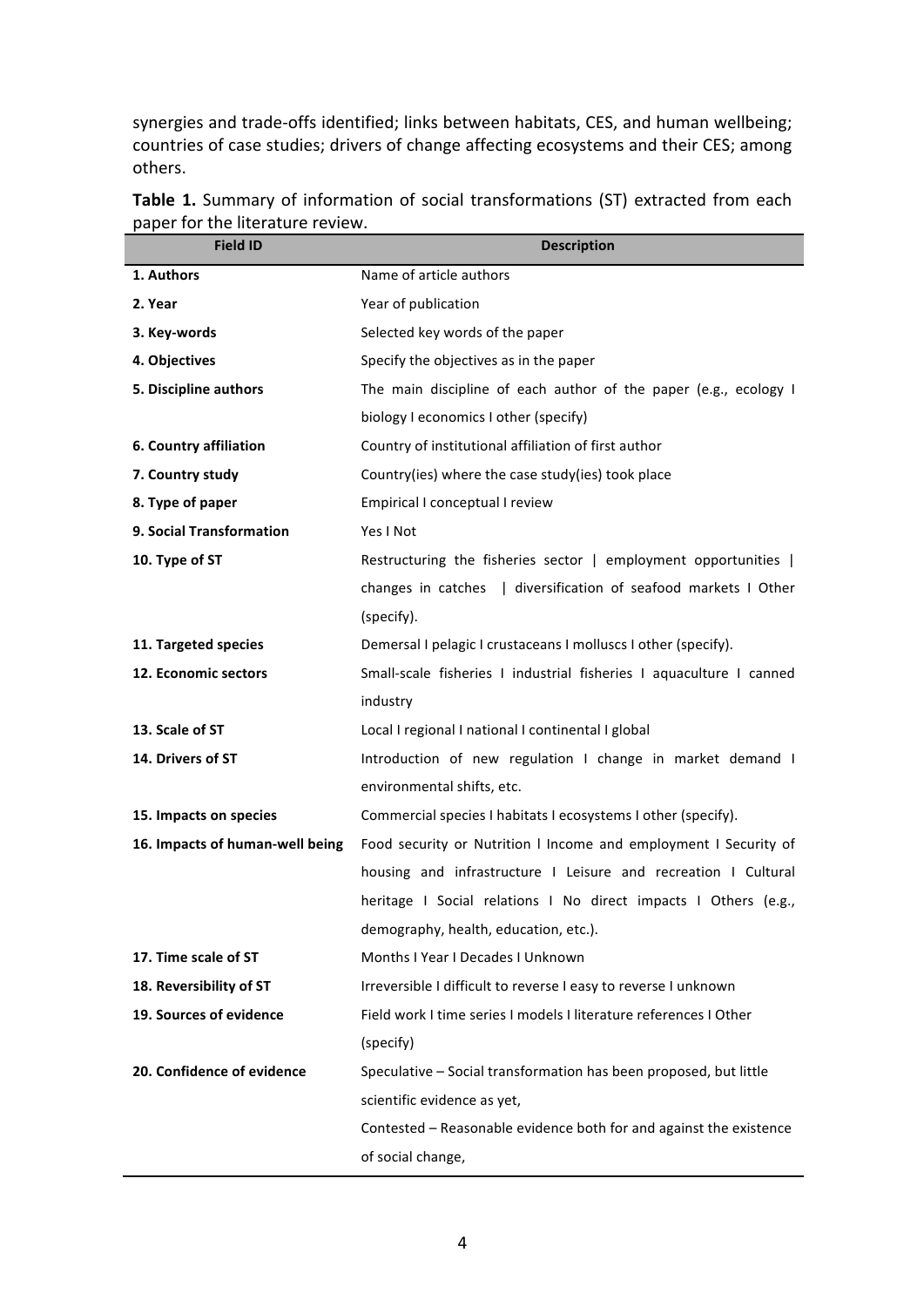Well established - Wide agreement in the literature that the social transformation exist

Members of the research team created a template to collect detailed information to provide evidence for the selected case studies included in the project has been gathered by using a template developed by the research team. The detailed content of this template is included in the Supplementary Material of this progress report.

# **Preliminary results**

# **Literature** review

The results of the literature review show that the topic of social adaptation, change and transformation in marine SES attracted little attention for the scientific community in the 1950-2014 period (Figure 2). Figure 2 indicates that these topics started to receive important attention only since the year 2010, when a total 10 papers have been published, while the highest number of papers (15) has been published in 2015. The results obtained from the systematic review indicate that most of the papers are review (42%) or empirical studies (41%), and only a few (17%) of them are conceptual papers. 

**Figure 2.** Global distribution of transformations case studies (in red) and affiliations of first author (blue)



Given the high number of case studies we further explored the spatial scale at which these assessments were carried out. The largest percentage of the case studies was carried out either at local level (39%), followed by global (18%), regional and national scales (8% each). The geographical locations of the topics within the reviewed papers are shown in Figure 2. It is noticeable that while most of the first authors of the published papers comes from the developed world (namely Sweden, United Kingdom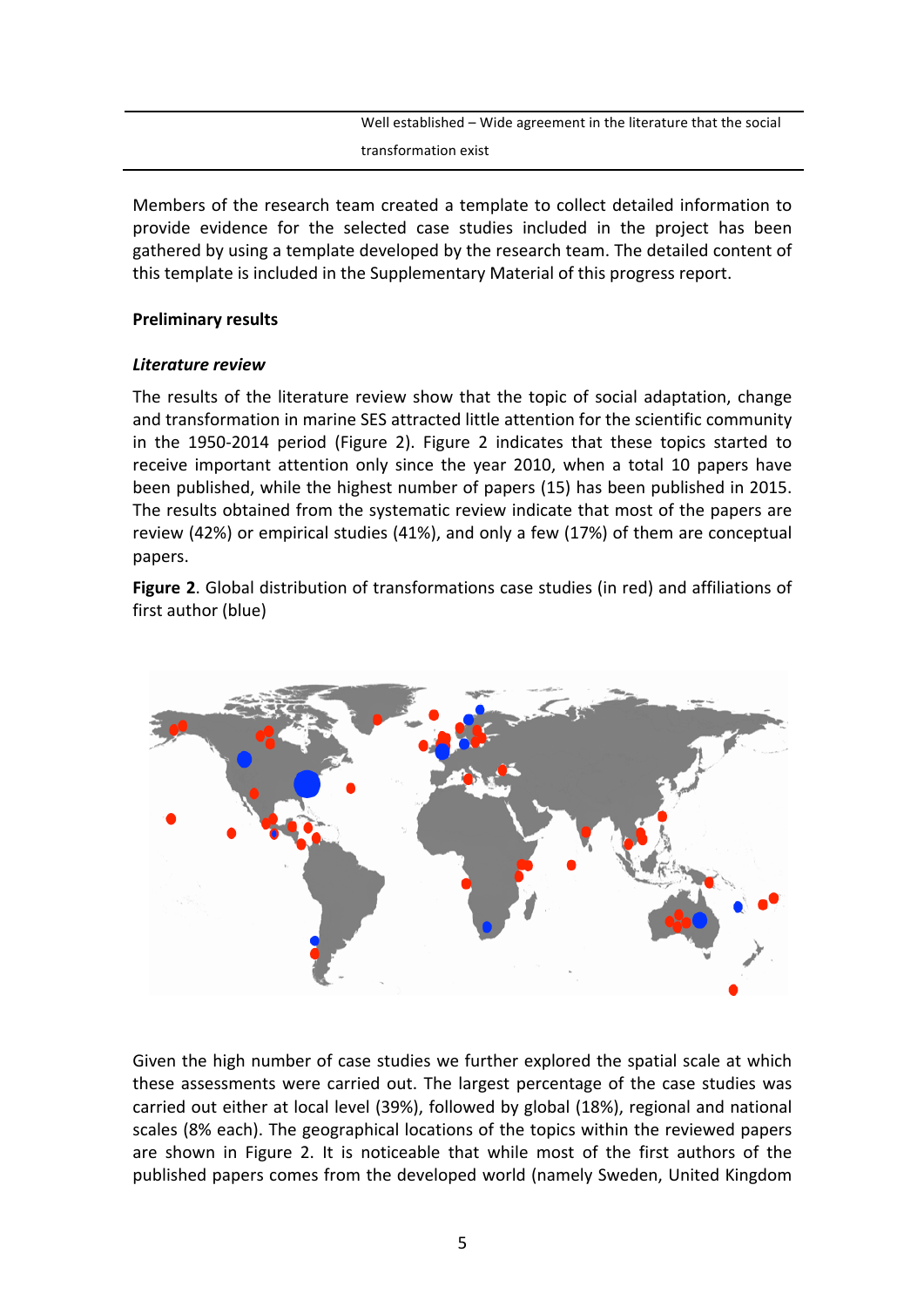and the USA), the location of the case studies are equally balanced between developed and developing countries.

# A new conceptual framework to investigate social transformations of marine social*ecological systems*

Here we define a social transformation in marine SES as a fundamental and critical change of values, institutions and practices of a social structure at the same time. To analyse the phenomena of social transformations in the marine arena, we examine the following core elements: (1) *values*, which refers to shared ways of living and thinking that include symbols and language (verbal and non-verbal); knowledge and beliefs (what is "good" and "bad"); (2) *institutions*, which contains the diversity of laws, regulations and costumes with competence to adopt decision on marine activities, and (3) *practices*, which includes the changes experienced by different marine activities (e.g., industrial and small-scale fisheries).

As founded in the systematic review, a single or multiple factor can drive a social transformation. The capacity of a SES to minimise or absorb the impact of a single or multiple driver(s) depends on the existence of inhibiting conditions present in it, which usually act as barriers to avoid social transformations. For example, inadequacies associated with using MPAs as a fisheries management tool can also be exacerbated by a failure to successfully manage surrounding fisheries.

However, there are also enabling conditions which facilitate the navigation towards a social transformation. Enabling conditions generally encompass a suite of governance, community and capacity-related factors that can vary over space and time and may influence the degree of success of a particular management intervention. For example, the existence of formal regulations and legal regimes, the need for a high degree of information, and national or municipal governance capacity were identified as key enabling conditions in small-scale fisheries. The schematic representation for the analysis of a transformation in marine SES is described in Figure 3.

In addition, it has been demonstrated that a successful implementation of comanagement systems around the world is highly dependent on the leadership of local and well-recognized experts in coastal communities (Gutiérrez et al. 2011). It is important to differentiate the concept of social transformation compared to other related social-ecological concepts such as adaptation (Folke et al. 2010). Adaptation reflects the capacity of a system to adjust its responses to change in external drivers and internal processes. For example, the diversification of harvested species can be an adaptive strategy developed by fishers to deal with the scarcity of fishery resources (Villasante et al. 2013).

**Figure 3.** Conceptual framework for social transformations in marine social-ecological systems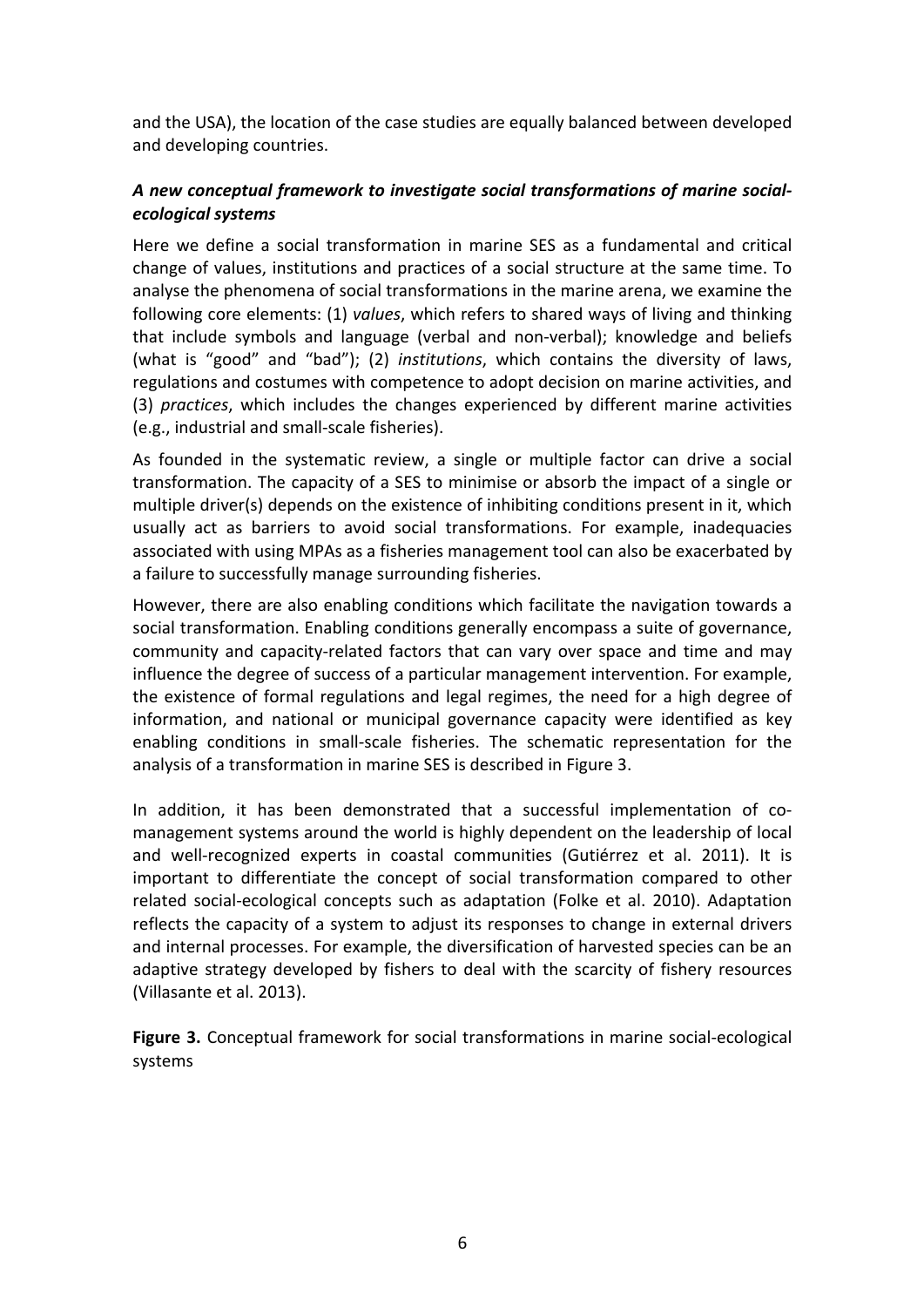

On the other hand, social transformation means a fundamental and critical shift in the institutional dimension and patterns of practices through time. We argue that social transformation supposes both the change of practices as well as changes in laws, regulations and customs of the social structure. For example, the creation of a new comanagement system supposes the change of laws and regulations such as the introduction of a limited entry program (institutional change) and the elaboration of exploitation plans (practices change) developed jointly by the administration and fishers (Macho et al. 2013). Finally, a revolution means a change that is more significant than adaptation or transformation, one that recombines existing elements of a system in radically novel ways of thinking, institutions and practices.

In using these three core elements (values, institutions and practices), we build on previous research that has demonstrated that natural and social capital and their interactions can deliver human well-being and maintain social health of SES (e.g., Chapin et al. 2011). These three elements provide a critical point of linkage between the social systems, and thus, if deliberate social transformations can be expected to alter a linked social system, it is these elements that are likely to be changed.

It is important to highlight that the effects of a social transformation can be positive desirable or undesirable. A desirable impact is usually conceived as a positive contribution for the welfare of people and institutions which depend on marine activities. For example, if the introduction of a co-management system leads to the reduction of poverty and inequality of small-scale fishers by improving the revenues and social benefits that ecosystem services provide. On the other hand, an undesirable impact of a social transformation would be reducing the effectiveness of a management plan if the level of compliance of fisheries laws by the fishing industry is low.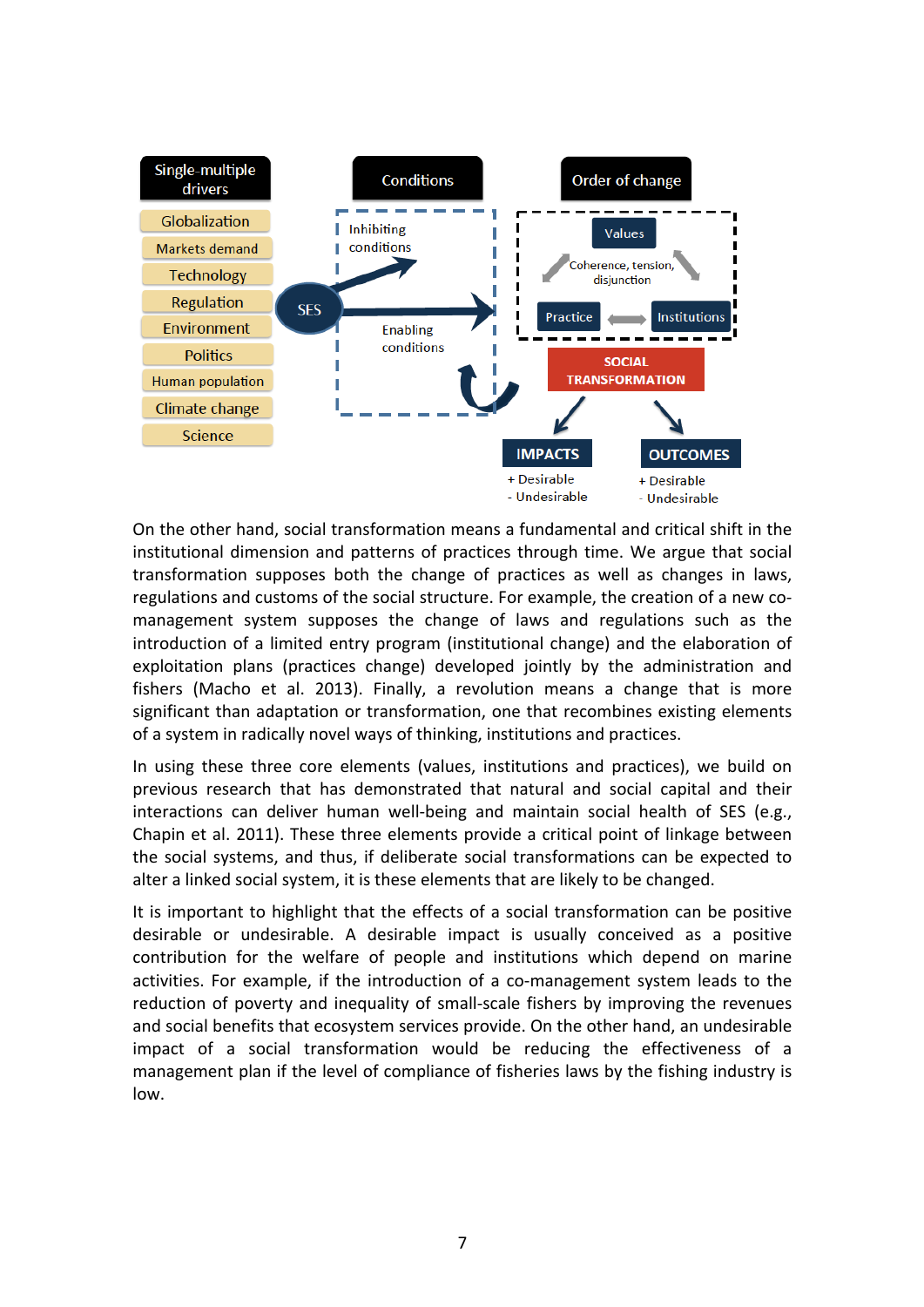# **Operationalizing guidelines for social transformations**

We argue that a social transformation experienced by marine SES can be triggered by a fundamental and critical change of practices and institutions of the social structure of the system. This change has different drivers and impacts at different time and spatial scales. Given that there is a wide range of drivers and impacts generating social transformations which are often difficult to systematize, we also propose a new guideline which includes a set of seven steps for analysing social transformations of marine SFS:

- $\overline{\phantom{a}}$  First, describe the biophysical, social and governance boundaries of the system, which also suppose to clearly define the unit of analysis which is involved in the social transformation (e.g., a metier, a fishing fleet, a coastal community),
- ⎯ Second, identify "what" (e.g., environmental shock, introduction of a new regulation such as a landing obligation, a MPA, etc.), "who" (e.g., government, fishing industry, a coastal community) drives the process of a social transformation, "why" (e.g., increasing biomass of commercial fisheries, improving compliance and monitoring of fishing activities) and "when" (e.g., year, decade, etc.) the event take place,
- Third, identify and describe the enable and inhibiting conditions which facilitate (or not) the existence of a social transformation in the system,
- Fourth, analyse the relationships (e.g., conflict, tension, disruption) between the practices, institutions and values present in the system,
- ⎯ Fifth, analyse the type of single or multiple factors (e.g., environmental, economic, institutional, social) driving the transformation, and the fundamental and critical impacts (desirable or undesirable) of drivers, identifying what are the consequences for the different actors (fishers, institutions, coastal communities) of the social structure,
- $\overline{\phantom{a}}$  Sixth, depending on the availability of data, select and validate the most suitable quantitative and/or qualitative with the participation of the main stakeholders affected by the social transformation, and use social indicators to monitor the progress of the social transformation over time, and
- ⎯ Seventh, design and evaluate (if necessary) alternative strategies and scenarios to successfully navigate into resilient and sustainable trajectories of the social structure.

The new knowledge generated by this project contributes to: a) provide key information about the local dynamics of the marine SES currently unavailable in official databases and reports but with potential global effects on the management of marine SES, b) recognize the spatial and temporal dimensions of social transformations, c) indicate what are the adaptive strategies social actors have been developing over time, d) identify the barriers (if any) that fishers, enterprises and institutions are facing in relation to current social transformations, and f) identify the best plausible management strategies and scenarios in which they could start or continue navigating into resilient and sustainable trajectories.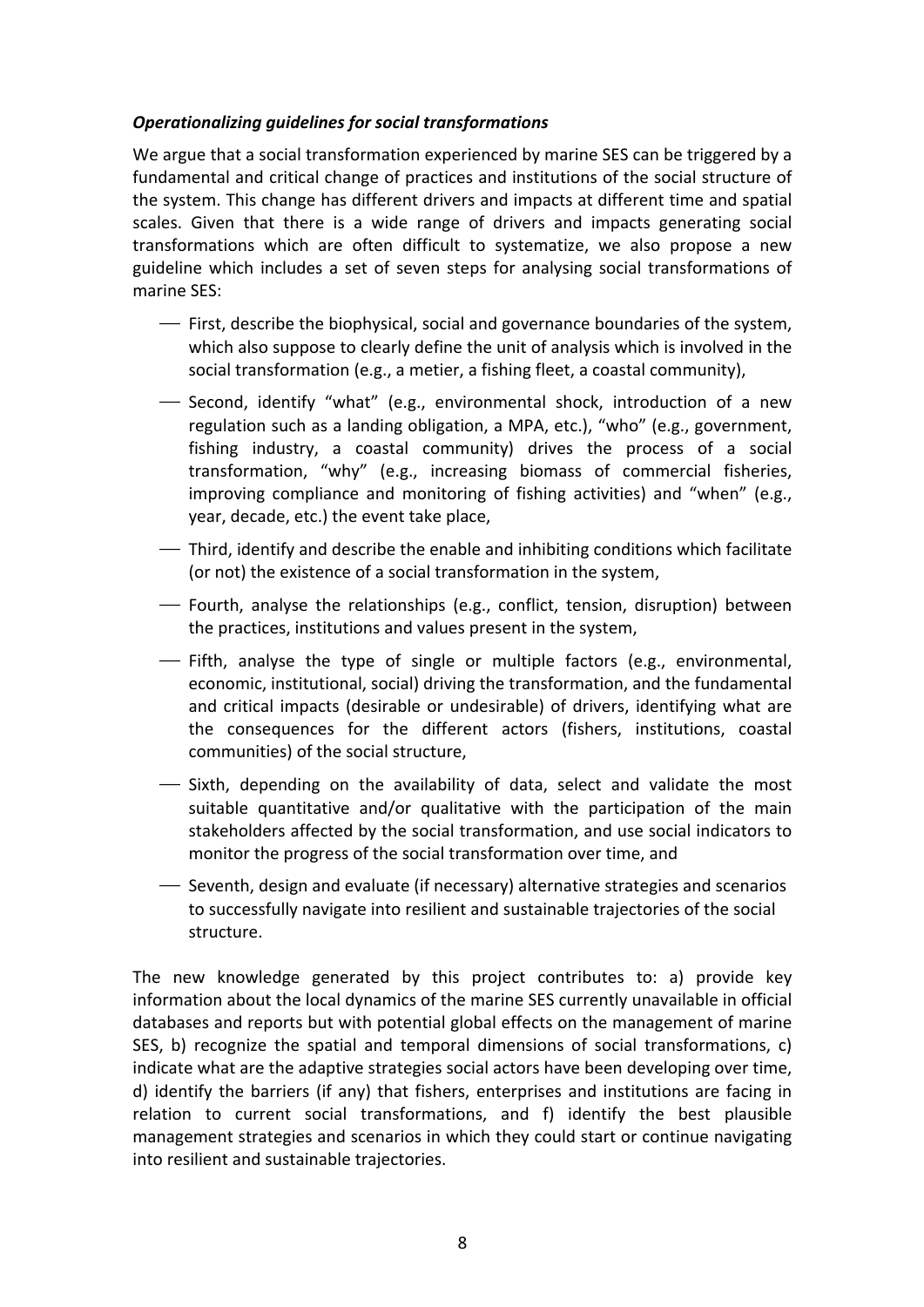# **The Social Transformations DataBase**

The Social Transformations Database includes scientific evidence currently unavailable in official statistics and reports related to: a) Identify the main drivers (e.g., stock status, climate change, EU regulations, economic and financial crisis, seafood market changes, etc.) which generated social transformations; b) Analyse the major economic and social consequences of these transformations; c) Examine the adaptive strategies developed by marine social-ecological systems to navigate into successful transformations towards sustainability.

The Social Transformations DataBase provides examples of different types of transformations that have been documented in marine social-ecological systems. The database focuses specifically on fundamental and critical changes that have large impacts on marine SES. It includes several examples to illustrate the diversity of case studies in which the phenomena of social transformations can take place. These examples serve as a basis to better understand the social transformation phenomena and also to extend the use of the conceptual framework presented here for future research. We welcome contributions from the scientific community to add new examples of case studies which experienced social transformations in Europe documented.

# **Conclusions and further research**

The specific objectives of project were 1) to investigate what are the type and magnitude of the social transformation experienced by MSE and, 2) to reconstruct social transformations to investigate how natural capital, institutions and the fishers' organizations responded to ecological, economic and institutional drivers and changes during the last decade.

Both objectives have been fully addressed during the course of the project. Regarding objective 1), we have developed a new conceptual framework to better understand the scale, type and effects of social transformations of MSE by focusing on key economic sectors for the European Union: small-scale fisheries, industrial fisheries, aquaculture and canned industry. The conceptual framework will be used to test the different ST occurred in Europe during the last decades. Preliminary findings showed in this report will be also extended to other sectors included in the Blue Growth Initiative (e.g., coastal tourism, marine biotechnology and ocean energy).

In relation to objective 2), we have developed an innovative tool to collect evidence of ST across Europe by creating a ST database. The database can be used not only by researchers involved within the ICES community, but also from the other researchers, officials from national governments, NGOs and representative from different industries around the world.

Potential global users of the social ST database will have the opportunity to extract useful information from each case study included in the database which will be allocated at the ICES website. By using the case study template included in the Supplementary Material of this report, users of ICES website are also warmly invited to contribute to the further development of the ST database by providing with their own data and case studies for future inclusion. The high potential of the ST database will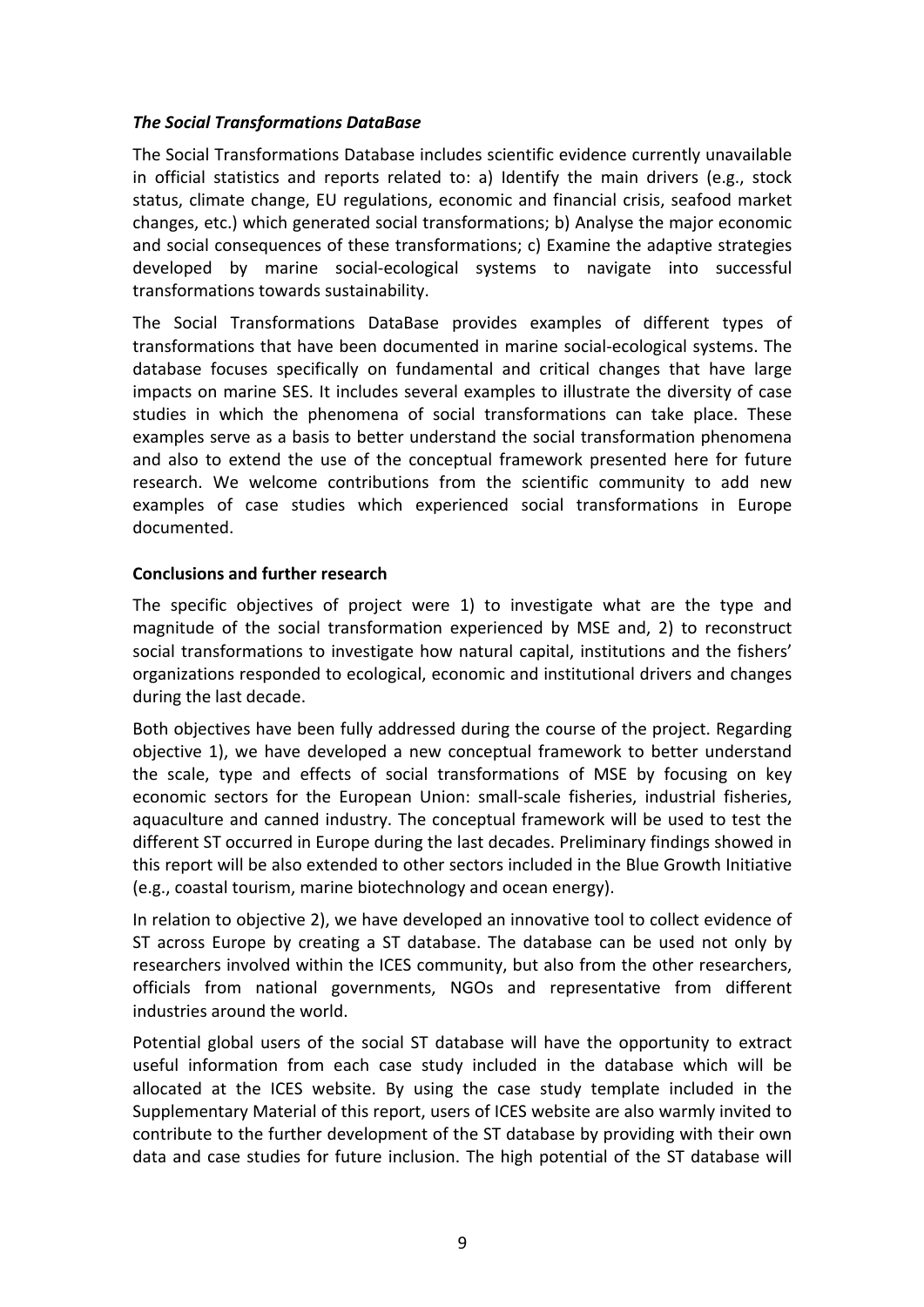provide the users around the world to include the social dimension of marine ecosystems into their integrated ecosystem assessments.

# **Presentations**

Preliminary results of this project were presented at the ICES MSEAS "Understanding marine socio-ecological systems: including the human dimension in Integrated Ecosystem Assessments" hold in Brest (France) in 30 May-3 June 2016:

-Villasante S, Jentoft S, Guyader O, Pita C, Frangoudes K, Garcia B, Macho G, Moreno A, Pierce GP, Santos MB, Ulloa E, Chuenpadgee R, Himes Cornel A, Laurans M, Mongruel R, Pascual- Fernández J, Scemama P, van Holt T, Coll M, Thébaud O (2016a) A new *conceptual framework to understand social transformations of marine social-ecological* systems, ICES Conference Brest (France), June 1<sup>st</sup>, 2016.

-Villasante S, Jentoft S, Guyader O, Pita C, Frangoudes K, Garcia B, Macho G, Moreno A, Pierce GP, Santos MB, Ulloa E, Chuenpadgee R, Himes Cornel A, Laurans M, Mongruel R, Pascual- Fernández J, Scemama P, van Holt T, Coll M, Thébaud O (2016) Complex and interconnected drivers in marine socio-ecological systems: evidence of social *transformations in European fisheries*, ICES Conference Brest (France), June 1<sup>st</sup>, 2016.

# **Activities and results connected to the ICES Science Fund Project**

Different activities have been developed during the development of the project. Members of the research team have been co-organized a Workshop "Social *transformations of marine social ecological systems*" hold in Brest (France) 24<sup>th</sup>-26<sup>th</sup> February (2016). In addition, the topic of social transformations has been also incorporated into the thematic areas of the *Working Group of Resilience and Marine Ecosystem Services* (WGRMES), which ensures the development of further activities related to the topic.

# **Plans** for future

The Social Transformations Database will be completed with detailed information from the case studies proposed in the project. Except one case study from Spain (purse seine fishery), all case studies have been completed and will be incorporated into the database.

The final results of the project will be also disseminated through the publication of scientific papers in peer review journal. The research team also plans to organize a Special Issue to be published in a high quality journal with the inclusion of ca. 8-10 papers, including the development of the new theoretical framework to investigate social transformations of marine social-ecological systems as well as the empirical evidence of such transformations by using several case studies.

The social transformation paradigm will increase the use of such knowledge by policy makers, practitioners, the private sector, citizens and activists. To tackle the challenge of developing integrated social-ecological assessments, the development of the instrumental framework presented here will also help to set up the priorities of the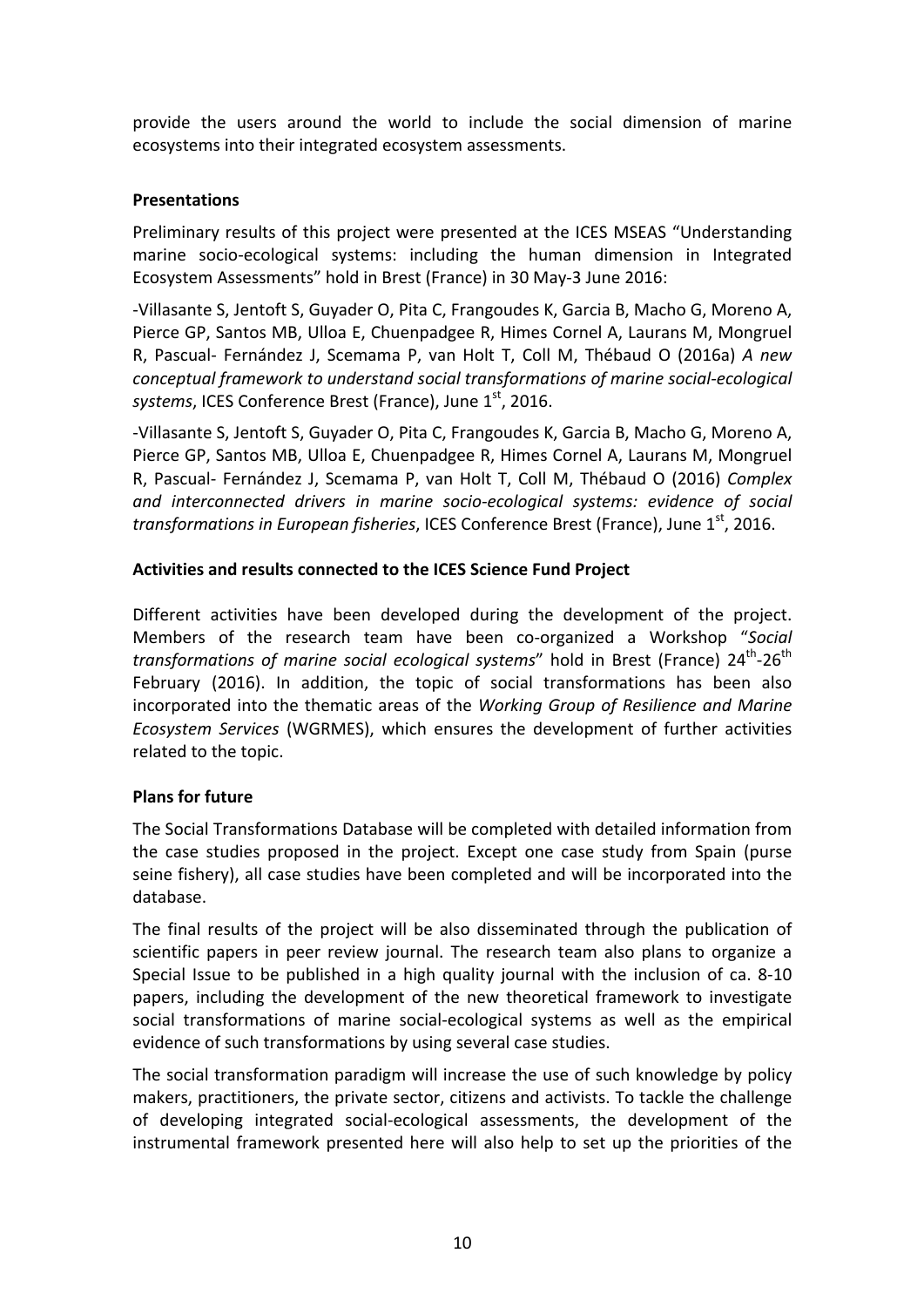governments that should be directed at the improvement of the knowledge about the social dimensions of the oceans.

# **Financial overview**

The total amount of 4800 EUR (40% of the total funds) has been received from the ICES Science Fund. A total of 4700 EUR was spent on data collection from case studies in Portugal and the United Kingdom, leaving the possibility to use the remaining funds for the rest of case studies and for another meeting at the later stage of the project.

# **References**

-Chapin, F. et al. (2011) Journal of Environmental Studies and Sciences, 1: 44-53.

-Folke, C et al. (2011) Ambio, 40(7): 719-738.

-Folke, C. et al. (2002) Ambio, 31(5): 437-440.

-Gutiérrez, N. et al. (2011) Nature 479: 386-389.

-Hughes, T. et al. (2005) Trends in Ecology and Evolution, 20(7): 380-386.

-Macho, G. et al. (2013) Ambio 42, 1057-1069.

-Steffen, W. et al. (2015) Science, 437: 6233.

-Villasante, S. et al. (2016a) A new conceptual framework to understand social transformations of marine social-ecological systems, ICES Conference Brest (France), June  $1<sup>st</sup>$ , 2016.

-Villasante, S. et al. (2016) Complex and interconnected drivers in marine socioecological systems: evidence of social transformations in European fisheries, ICES Conference Brest (France), June  $1<sup>st</sup>$ , 2016.

-Villasante, S., Österblom, H. (2015) Ecology and Society 20(1): 8.

-Villasante, S. et al. (2013) Ambio 42, (8): 905-909.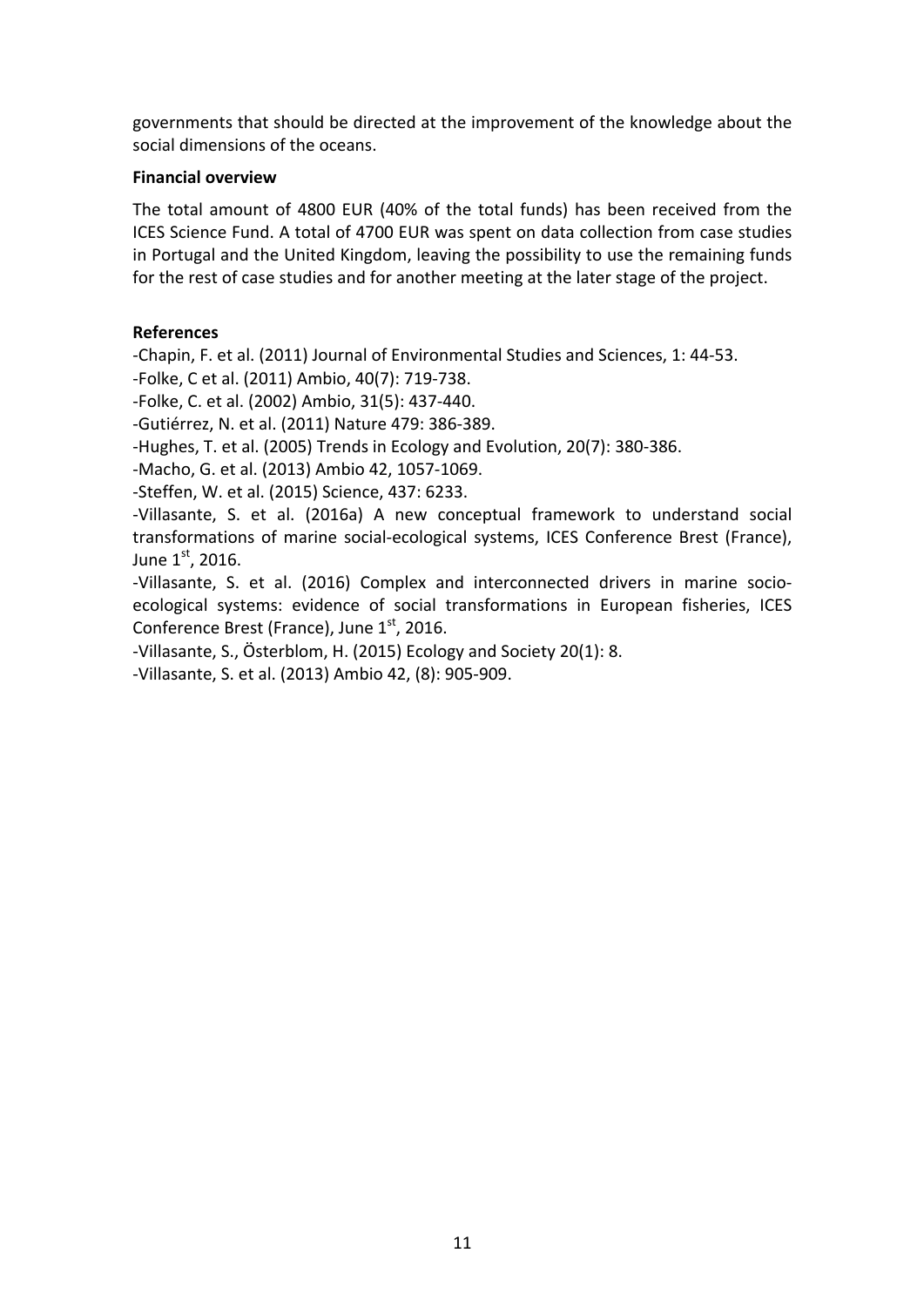#### **SUPPLEMENTARY MATERIAL**

#### **ICES** project Social transformations of marine social-ecological systems

#### **Social transformations database**

#### **Case study template**

**GREEN** = Free text, paragraph style **BLUE** = Free text, brief keywords **RED** = Choose from predefined keyword alternatives **BLACK= Optional information** 

#### **BASIC INFORMATION OF THE CASE STUDY**

**1. Main Contributors** (surname, name, institution and email address)

#### **2.** Name of the case study

Short name for the case study (e.g. North sea cod fishery)

- **3.** What is the social transformation is your case study? (Please keep in mind that the transformation might generate desirable (+) or undesirable (-). You can choose more than one option. Add other options in case of necessary for your case study).
	- Restructuring the sector:  $\_\_$
	- Employment opportunities:
	- Changes in catches:
	- Diversification of seafood markets:
	- Diversification of fishing grounds:
	- Migration of people from coastal communities to:
	- Cultural diversity:
	- Other (please specify):
- 4. How desirable (+) or undesirable (-) has been the social transformation in your **case study?**
	- Restructuring the sector: Desirable Undesirable Unknown
	- Employment opportunities: <br>
	Desirable Undesirable Undesirable Unknown
	- Changes in catches: Desirable Undesirable Unknown
	- Diversification of seafood markets: Desirable Undesirable Unknown
	- Diversification of fishing grounds: Desirable Undesirable Unknown
	- Migration of people from coastal communities: Desirable Undesirable Unknown\_\_
	- Cultural diversity: Desirable\_\_ Undesirable\_\_ Unknown\_\_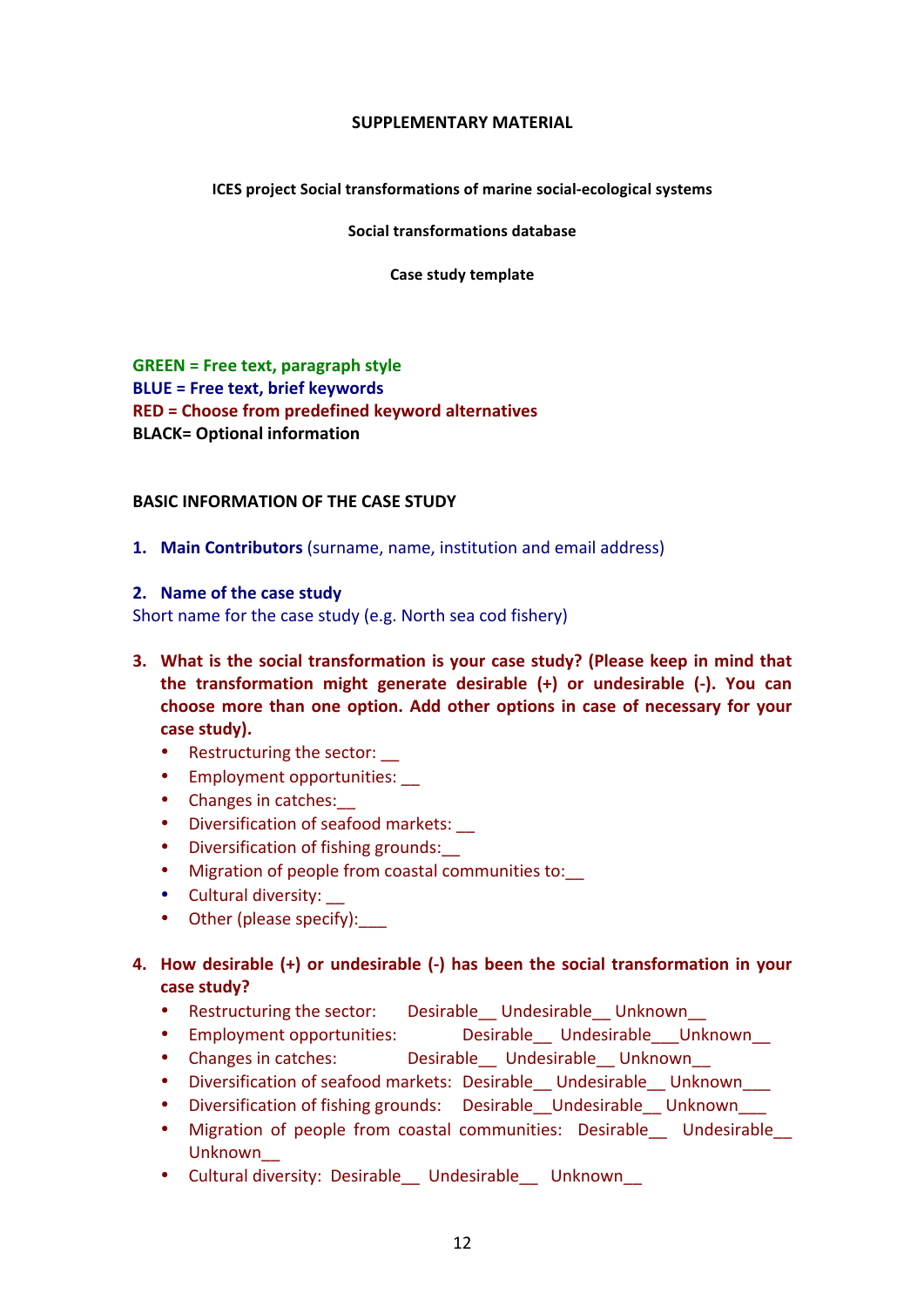• Other (please specify):

# **5.** What region is the case study located in?

## **6.** What country is the case study located in?

# **7.** What ecosystems are located in the case study area?

- Marine
- Coastal
- Freshwater systems
- Other (please specify):
- 8. What species do fishers/aquaculture farmers/canned enterprises target in your case study?
	- Fishes Demersal (e.g., hake, cod and haddock) Pelagic (e.g., sardines, anchovies)
	- Crustaceans (e.g., lobsters)
	- Mollusks (e.g., cephalopods)
	- Other (please specify):

# **9.** What types of economic activities are examined through in your case study?

- Aquaculture
- Large scale commercial fisheries
- Small-scale commercial fisheries (e.g. < 25 meters longitude)
- Canned industry
- Shellfish gathering
- Other (please specify):

# **10.** Which marine ecosystem service(s) are been affected by the social transformation in your case study?

- Products obtained from ecosystems (e.g. fish as food, medicinal resources including pharmaceuticals, chemical models)
- Benefits obtained from the regulation of ecosystems (e.g. carbon sequestration, climate regulation, waste decomposition, purification of water and air, disease control)
- Non material benefits obtained from ecosystems through cultural (use of nature as motif in books, film, painting, folklore, national symbols, architect, advertising), spiritual and historical (use of nature for religious or heritage value or natural), recreational (ecotourism, outdoor sports, and recreation), science and education (use of natural systems for school excursions, and scientific discovery)

# **11.** How many sector(s) the social transformation impact? (Can be single, two or **multiple sectors)**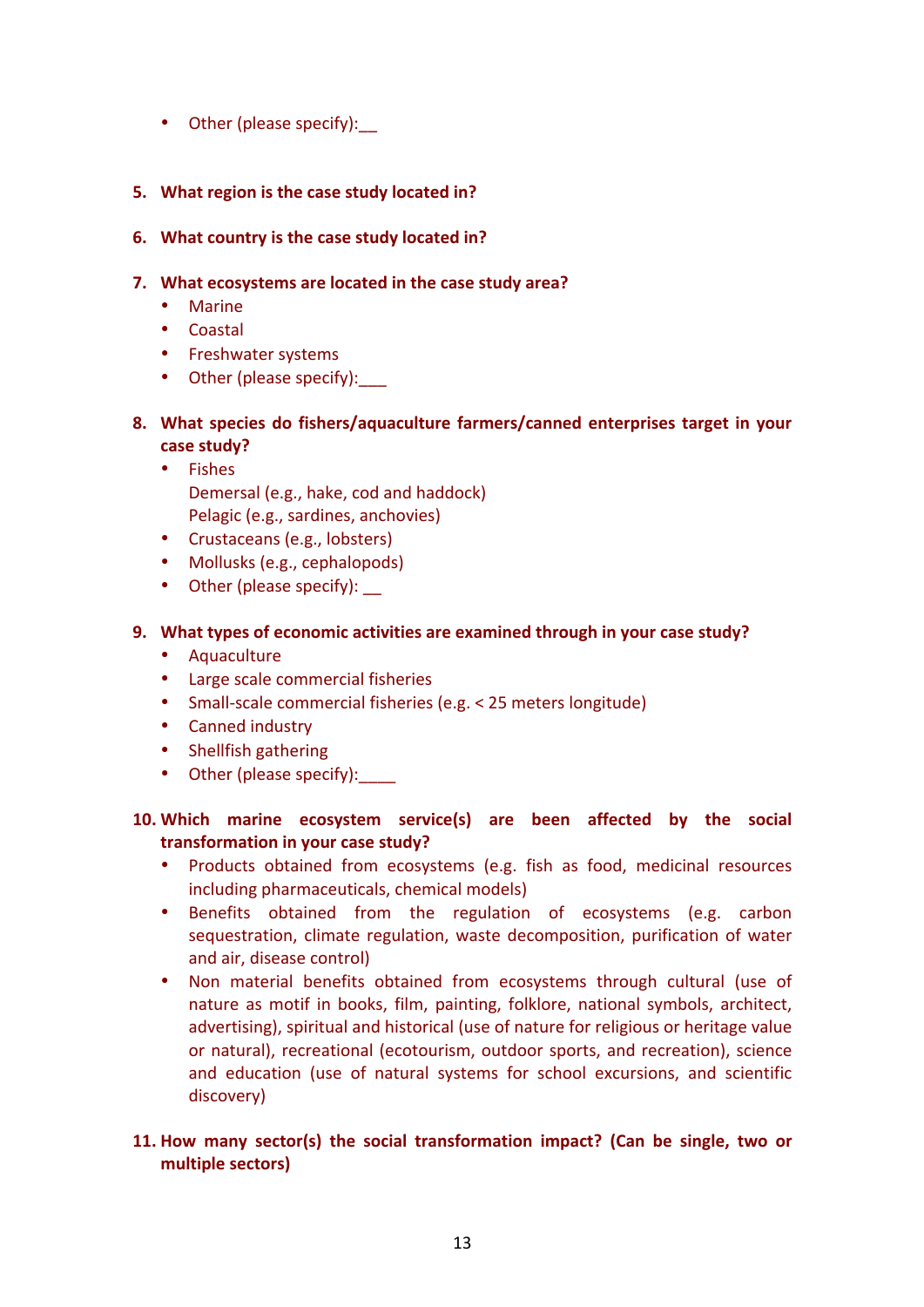- One sector (e.g. industrial fisheries)
- Two sectors (e.g. small-scale fisheries and industrial fisheries or aquaculture)
- Multiple sectors (more than two, e.g., small-scale and industrial fisheries, aquaculture, canned industry)
- 12. What are the key characteristics of the management system in your case study **before and after the social transformation (please select more than one option if necessary)**

# **Before the transformation Before the transformation**

- Effort management system Effort management system
- 
- 
- quotas
- Lack of co-management Lack of co-management
- Strong co-management system Strong co-management
- 
- 
- Other (please specify):  $\qquad \qquad$  Other (please specify):

• Lack of local leadership **Lack** of local leadership • Strong local leadership Strong local leadership Strong local leadership • Individual transferable quotas individual individual transferable

• Marine protected area **Marine** Marine protected area • Top-down system Top-down decision making

# 13. What are the key stakeholders in your case study?

- Administrations (regional or national) (Regional)
- Scientists
- NGOs
- Key leaders of coastal communities: the fishers community leaving from this activity
- Others (please specify): See below

### 14. What is the spatial scale of your case study?

- Local/seascape (e.g. local, community, regional)
- National (country)
- Transnational (e.g. more than one region or country)
- Sub-continental (e.g. Southern Europe)
- Continental (e.g. Europe)
- Global

# 15. What are the key drivers of change in your case study (Please select the most **important one, mark as many as you need and add other options as necessary)**

- Change in costs for the economic activity (e.g. increase fuel oil)
- Change in governance systems (e.g. from centralized to co-management, from sectorial to integrated management, etc.)
- Change in social benefits (e.g. social security benefits)
- Climate change impacts (e.g. migration of fish species, level sea rise, increase of temperature)
- Environmental shocks (e.g. forest fires, oil spills, hurricanes, etc.)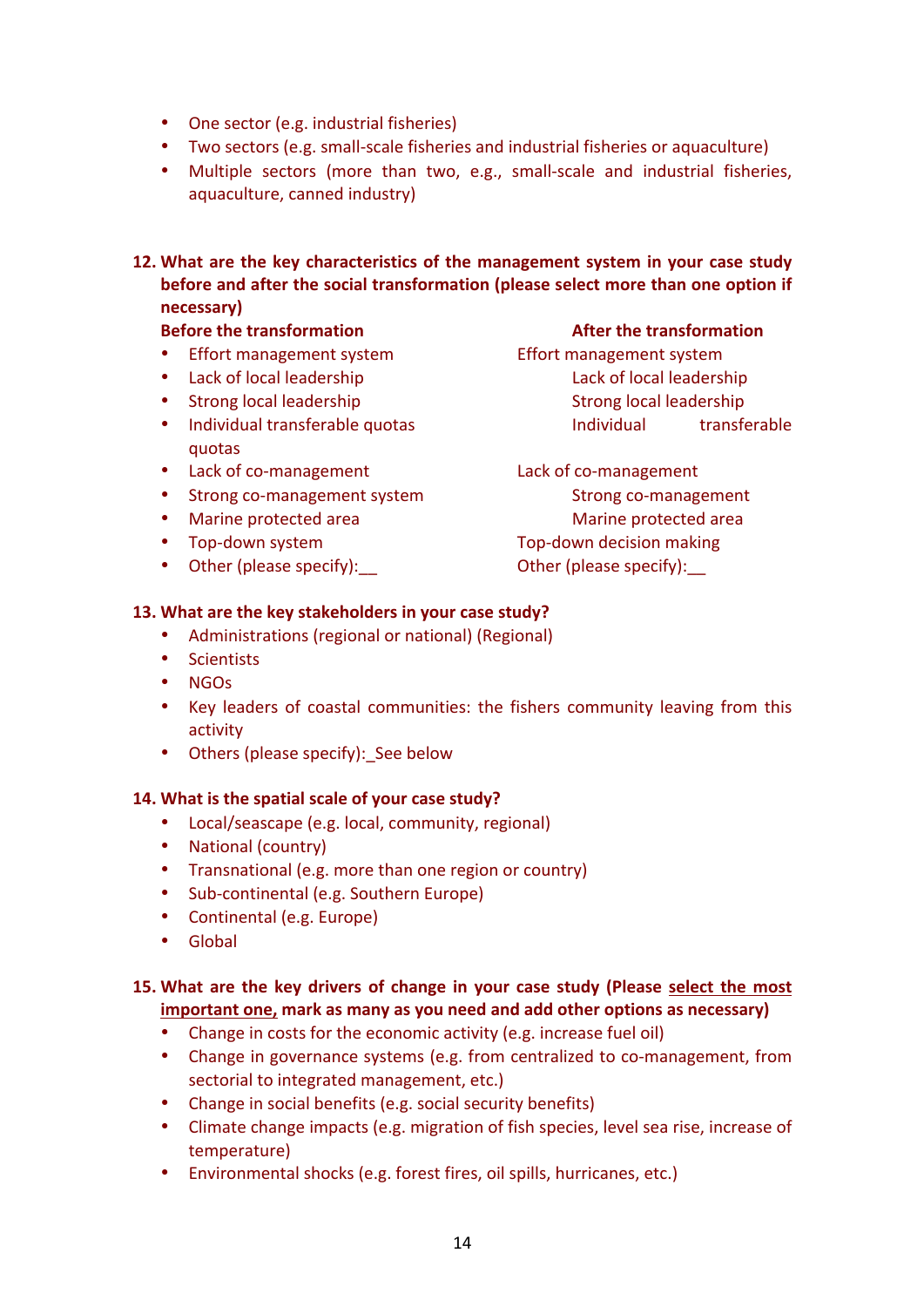- Overexploitation or overfishing (e.g. collapse of species)
- High mortality of fish farming (e.g. bacteria or virus)
- Introduction of new regulations (e.g. EU landing obligation, introduction of marine protected areas, co-management systems, individual transferable quotas systems)
- Introduction of new technology (e.g. fishing gear or GPS on board)
- Interaction with other activities (e.g. development of new activities which displace traditional ones)
- Introduction of new infrastructures (e.g. port development, windmills)
- Introduction of invasive species impacts (e.g. local habitat damage)
- New way of selling fish products (e.g. new presentations or new products)
- Non-compliance of fisheries policies (e.g. insufficient TAC/quota, IUU activities)
- Market demand for seafood
- Other (please specify):\_\_\_\_\_

# **16.** What are the impacts of the social transformation on marine ecosystems' **components of your case study?**

- Key commercial species (e.g., cod, hake, anchovy)
- Other commercial species (not yet established or unknown)
- Non commercial species (not yet established or unknown)
- Habitats (not yet established or unknown)
- Entire ecosystem
- Other (please specify):

# **17.** What are the impacts of the social transformation on human wellbeing?

- Food security and nutrition
- Income and employment
- Security of housing and infrastructure
- Leisure and recreation
- Cultural heritage
- Social relations
- No direct impacts
- Others (e.g., demography, health, education, etc.)

# 18. What is the time scale over which social transformation occurred in your case **study?**

- Months
- Years
- Decades
- Unknown

# **19.** How reversible do you think this change is?

- Irreversible (on 100 year time scale)
- Difficult to reverse
- Easy to reverse
- Unknown